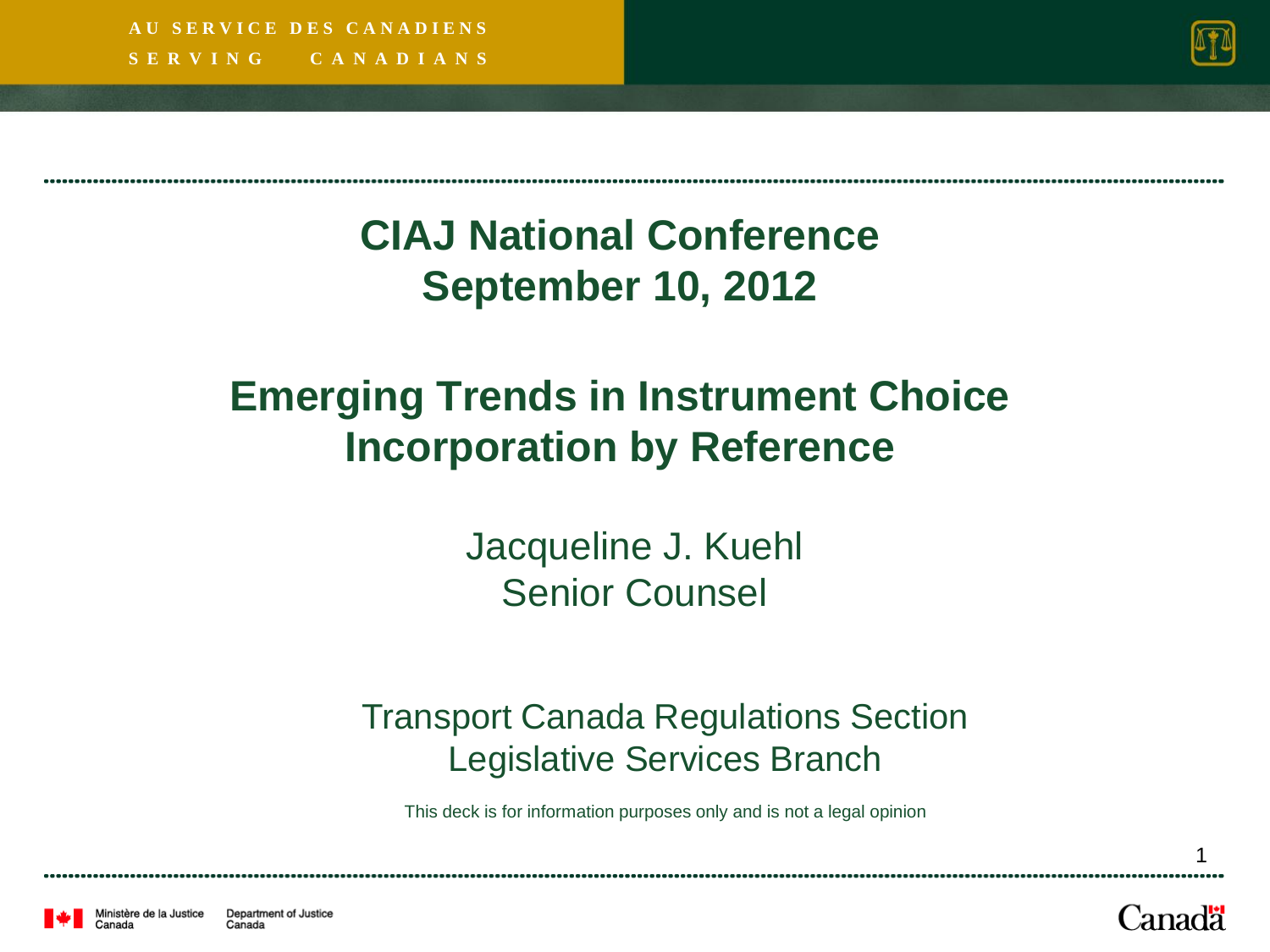

# **Overview**

- What is incorporation by reference and what is it not?
- **≻How can incorporation by reference** address common client complaints?
- A How is incorporation by reference an "emerging trend"?

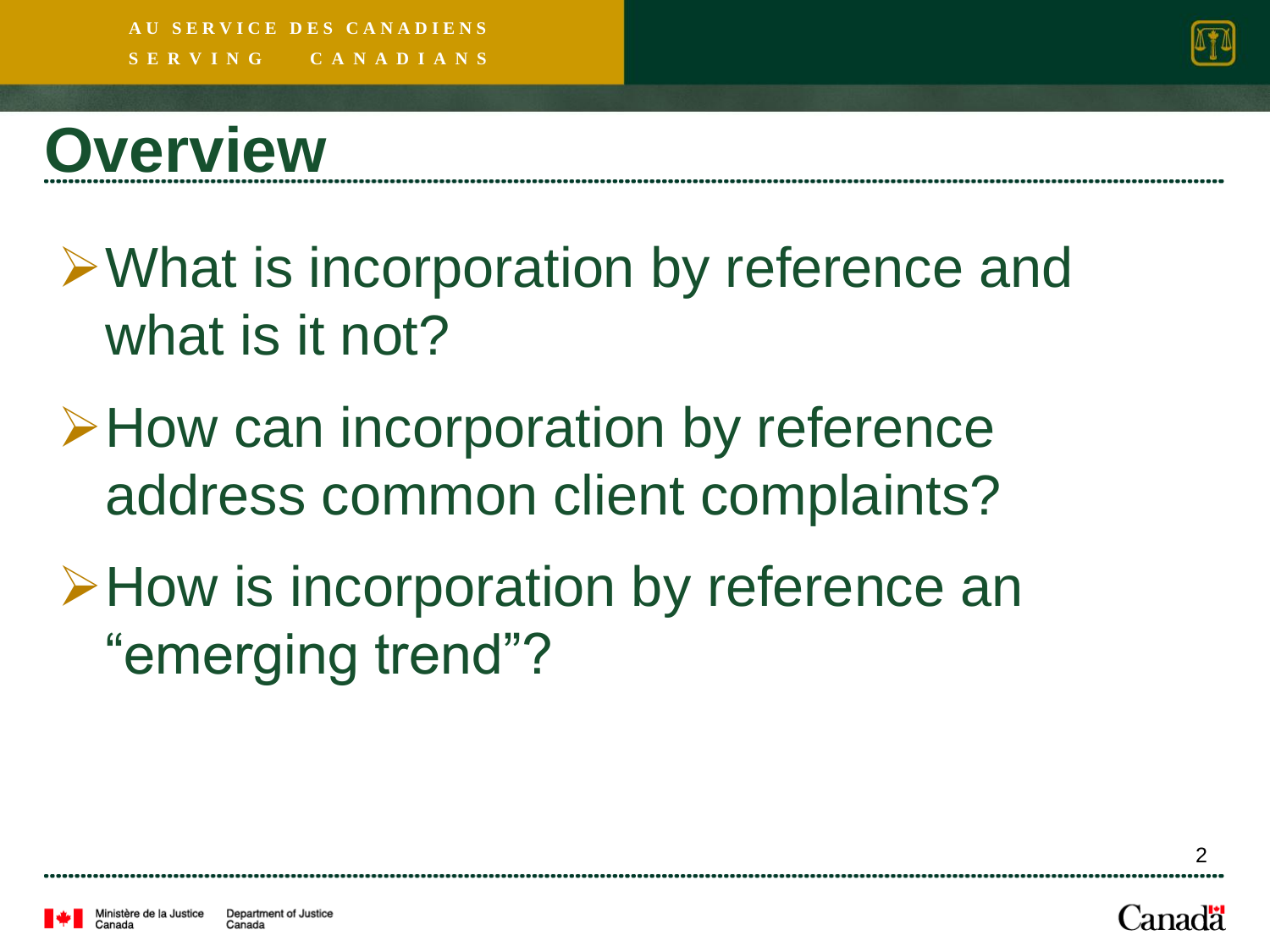

# **What it is – What it is Not**

**IS:**

 Justice Legal Policy Statement – *Incorporation by Reference in Regulations* (June 2, 2000)

> *Incorporation by reference is a drafting technique for providing that a regulation includes material contained in another document without reproducing the material word for word within the text of the regulation.*

#### *X* **IS NOT:**

- **► Mere reference**
- $\triangleright$  Expansion of an enabling authority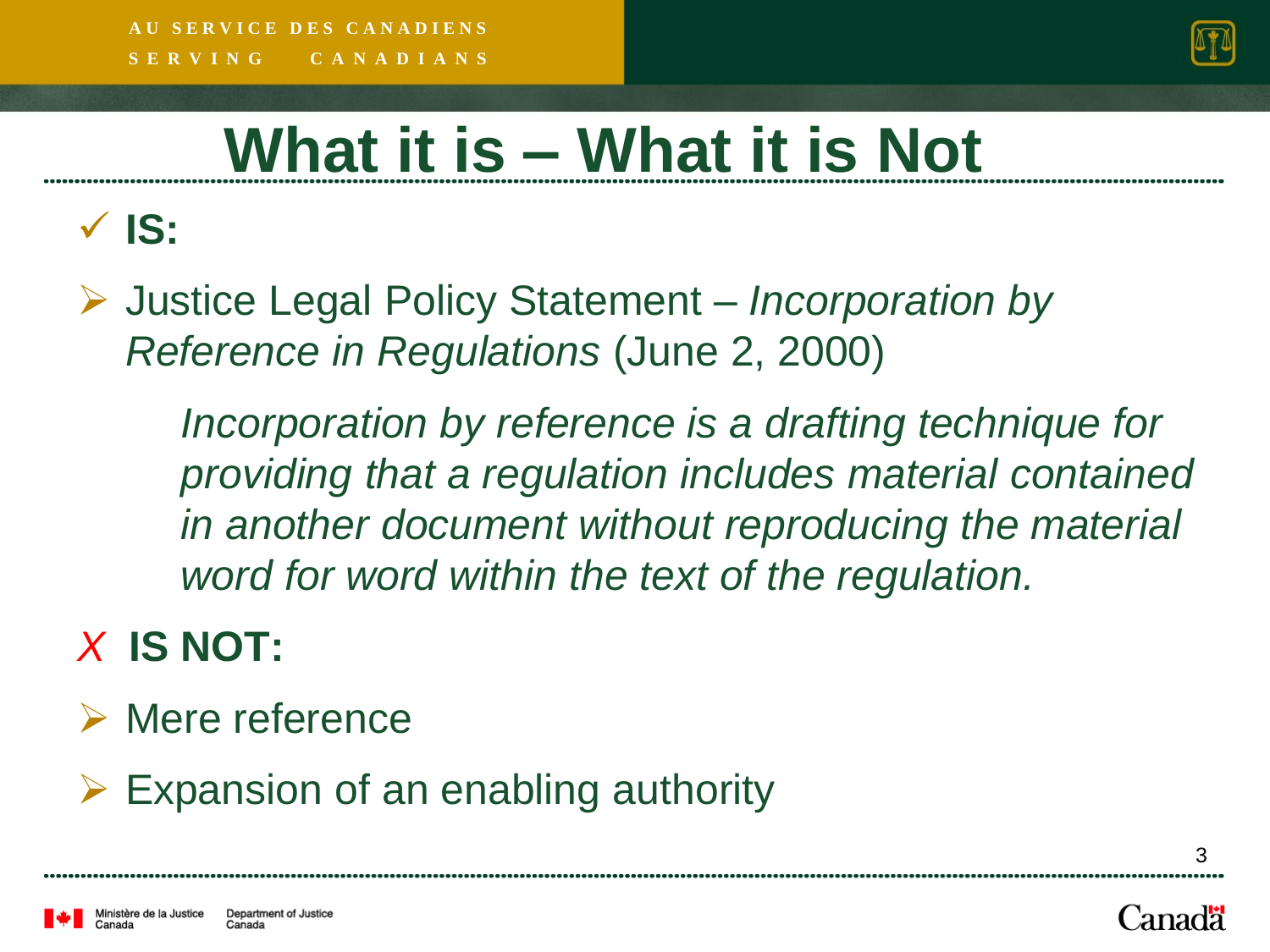**S E R V I N G C A N A D I A N S A U S E R V I C E D E S C A N A D I E N S**



# **Types of Incorporation by Reference**

# Ambulatory / Static

External / Internal



Department of Justice Ainistère de la Justice Canada Canada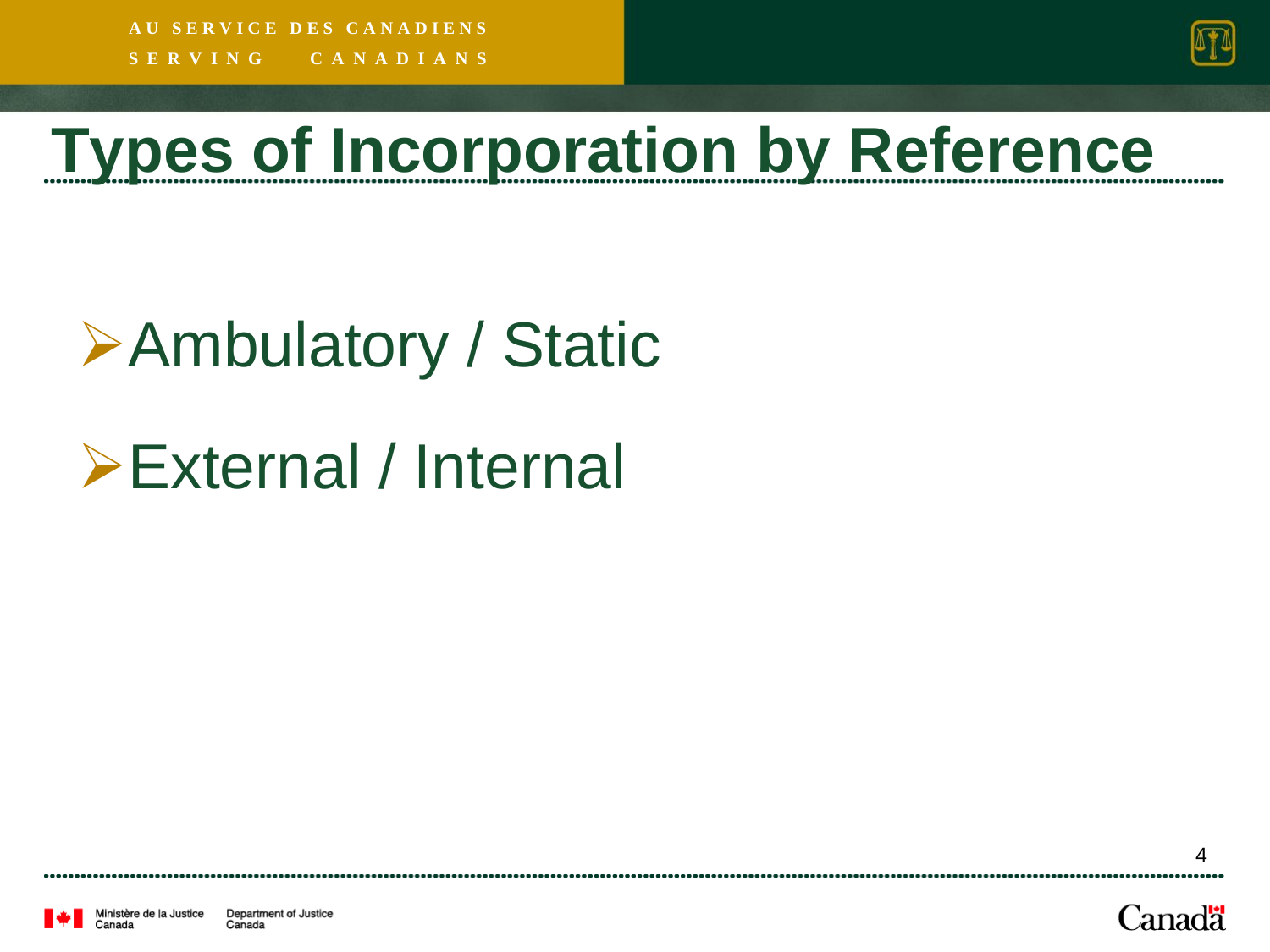

# **Legal Issues**

Four main legal issues:

- **>Subdelegation**
- Regulatory Process Requirements
- Accessibility and Intelligibility
- **≻Official Languages**

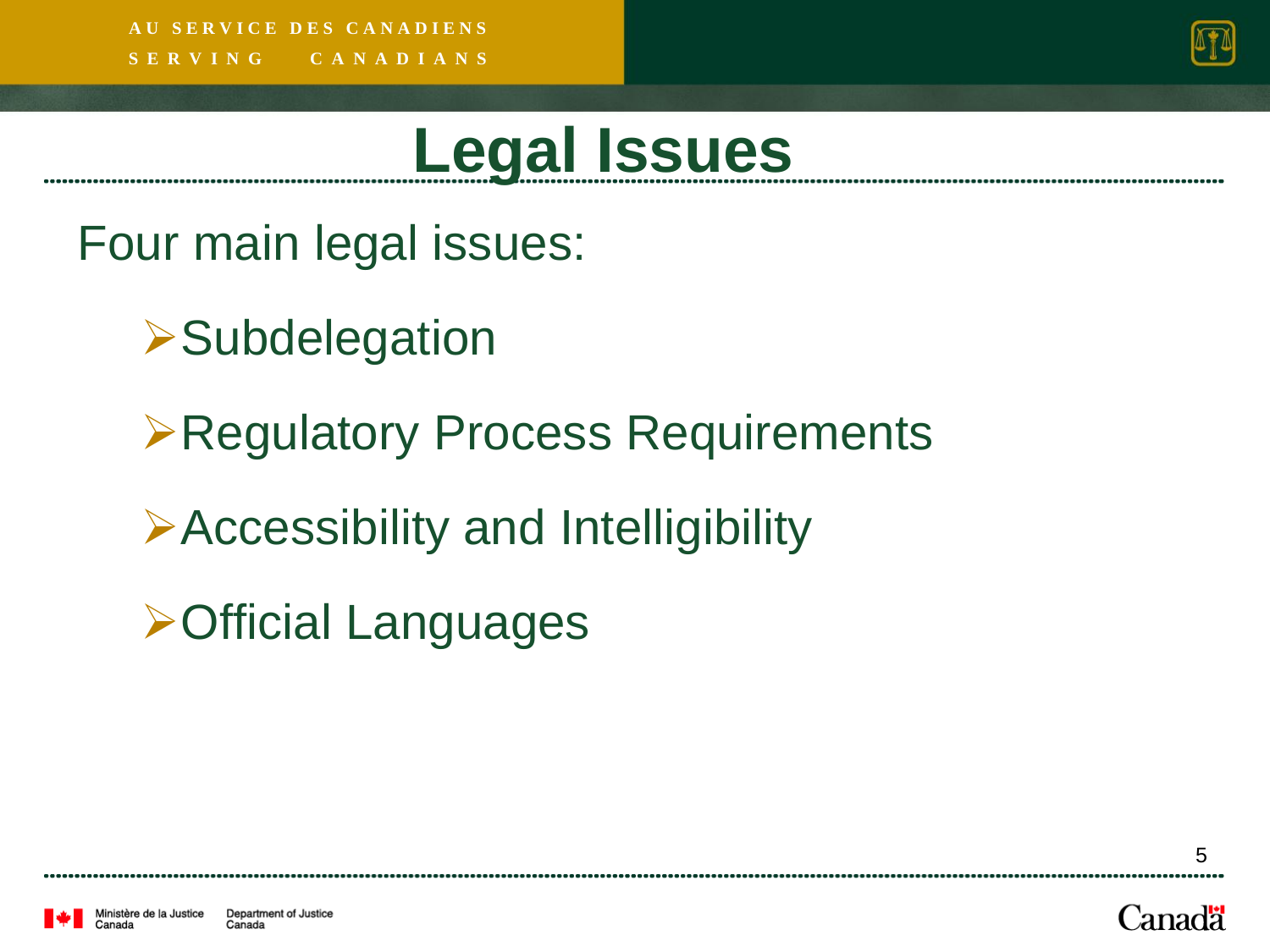

# **Expediting the Regulatory Process**

- **≻** Do not have to reproduce voluminous material BUT
	- o Not ready-made for regulations (must include interpretive provisions)
- **≻ Does not go through the regulatory process BUT** 
	- o Legal review
	- o Documents must be accessible
- $\triangleright$  Ambulatory changes effected without regulatory amendment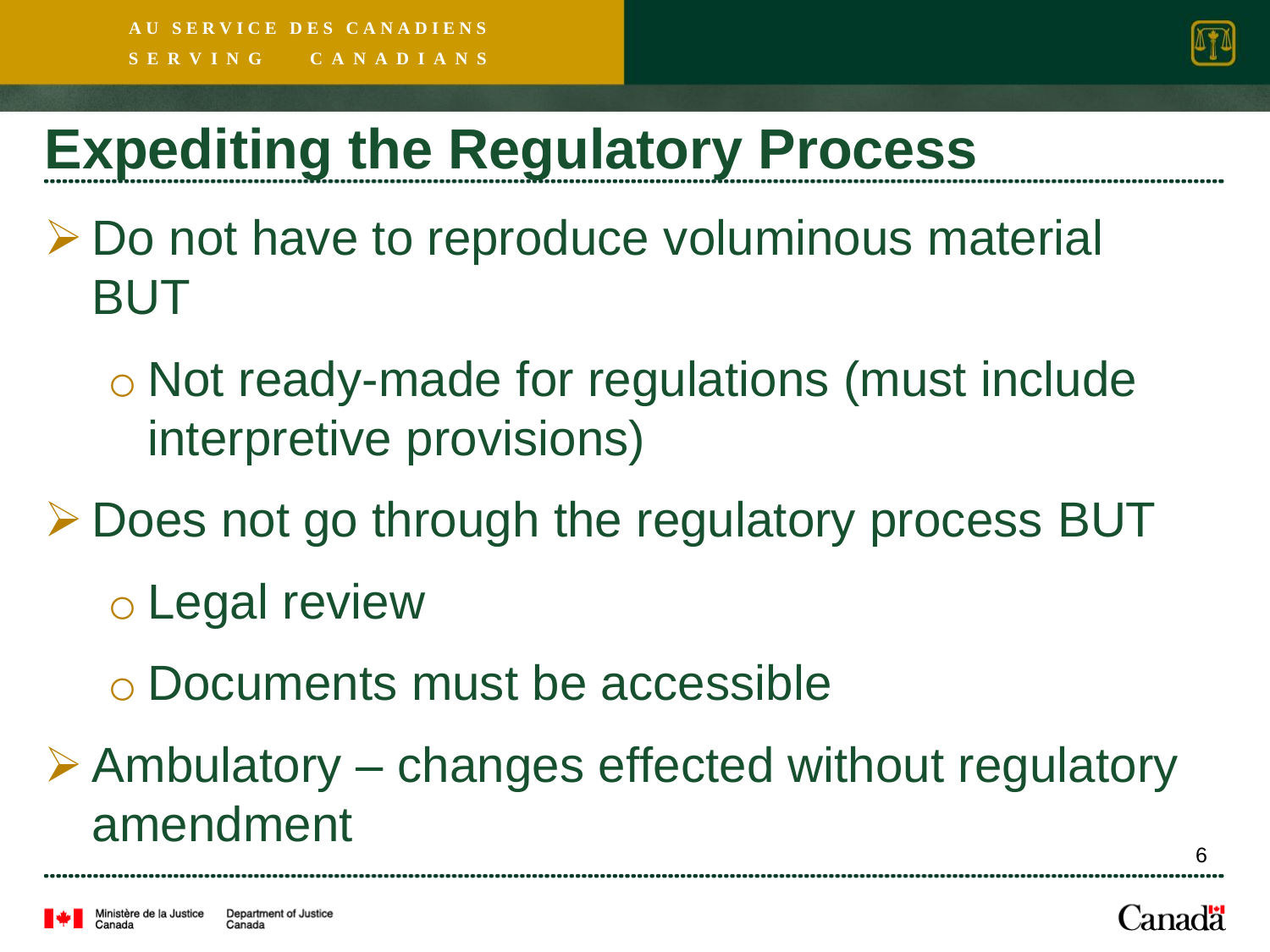

# **Flexibility**

**► Multiple means to achieve regulatory objectives** 

- **► Multiple regimes applicable to the same subject** matter
- Example:

*Government Property Traffic Regulations*

**6**.(1) …no person shall operate a vehicle on a highway otherwise than in accordance with the laws of the province and the municipality in which the highway is situated.

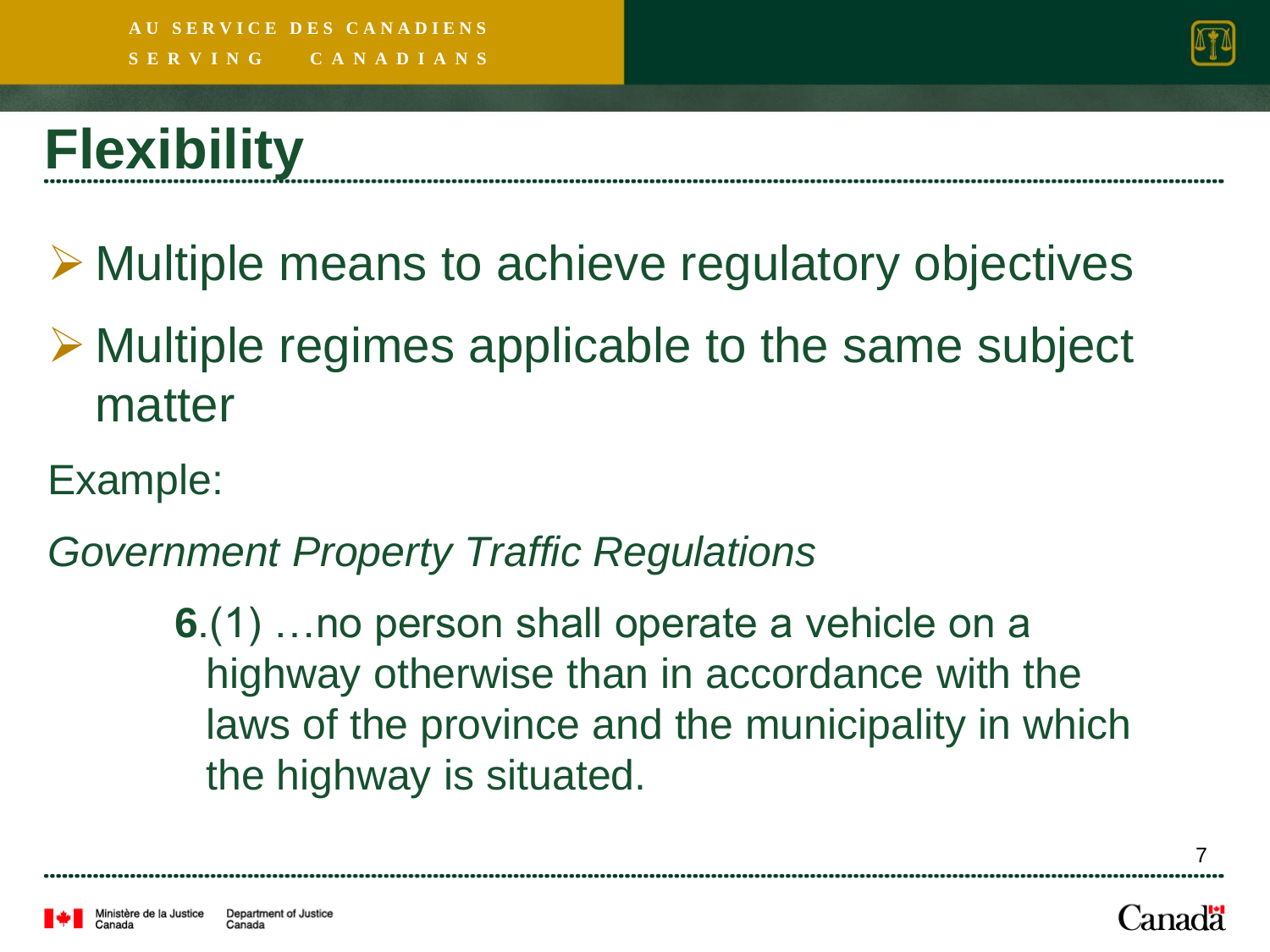

#### **Accessibility and Intelligibility**

- **► Stakeholder participation in the development of** the law through standard-setting organizations or industry associations
- **► More familiar language and structure BUT**
- **≻ Creates a patchwork regulatory regime**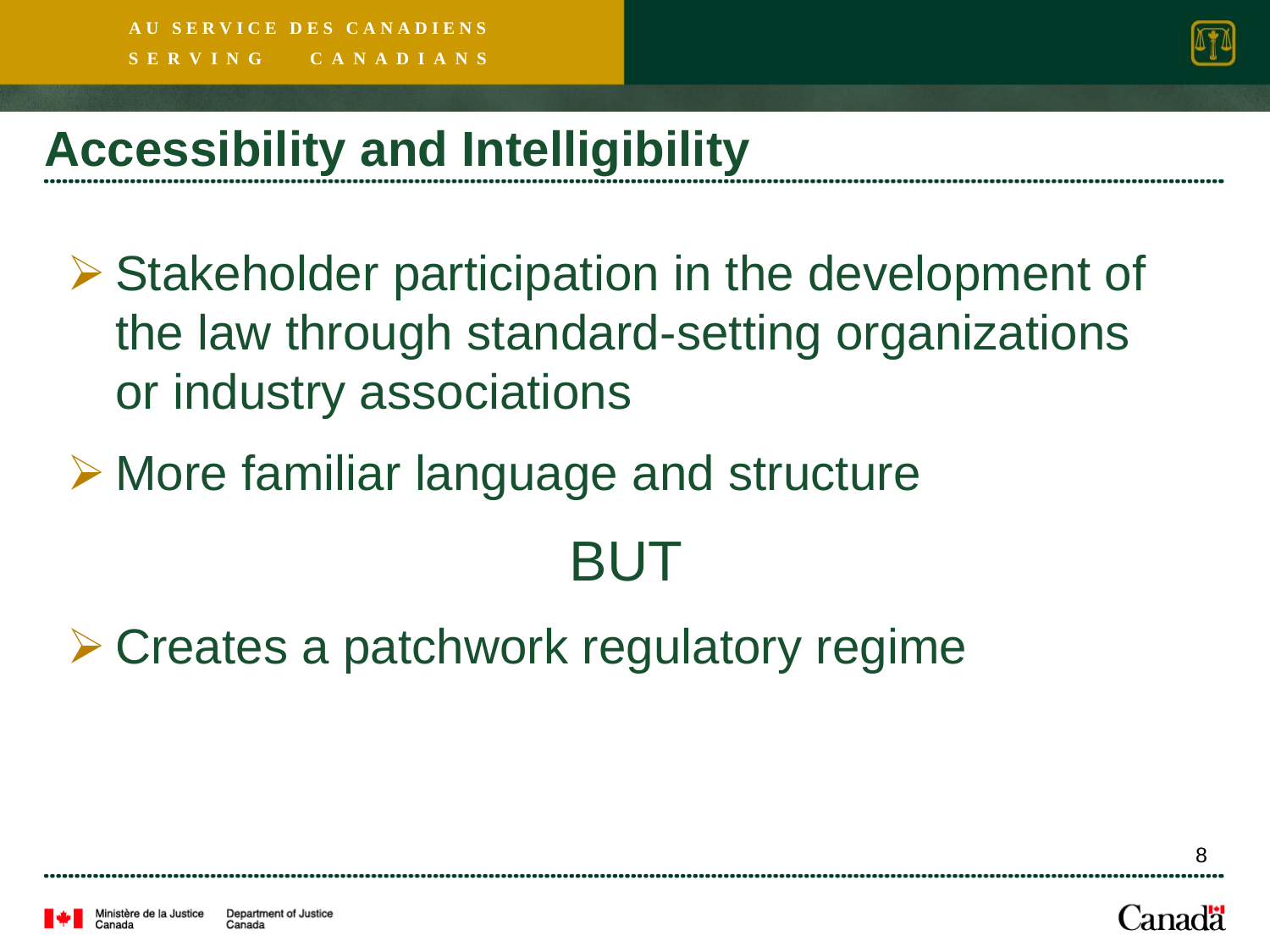

#### **Legal Effect**

 $\triangleright$  Is an integral part of the regulation, has binding legal effect and is judicially enforceable

### BUT

 $\triangleright$  Not clear what enabling authority is necessary

**≻ Continuing debate: is ambulatory incorporation** by reference subdelegation?

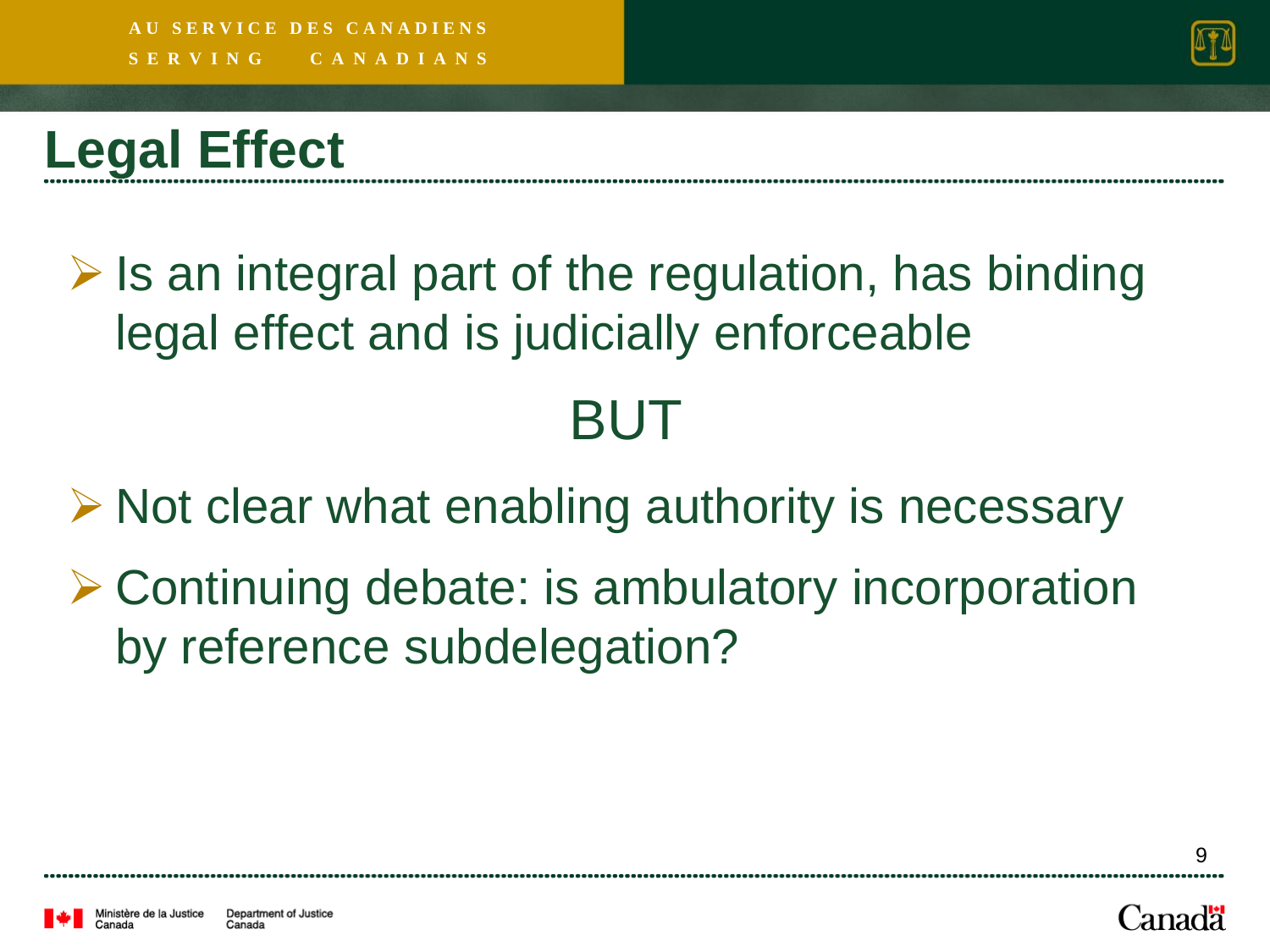

### **The Emerging Trend**

#### **Incorporation by reference of internal documents**

- o When is it acceptable?
- Technical versus core rules
- o Advice to clients:
	- Static incorporation by reference
	- Limiting the context
	- Legal and drafting requirements
	- Resource implications
	- Roles and responsibilities
	- Central agencies

linistère de la Justice

Canadä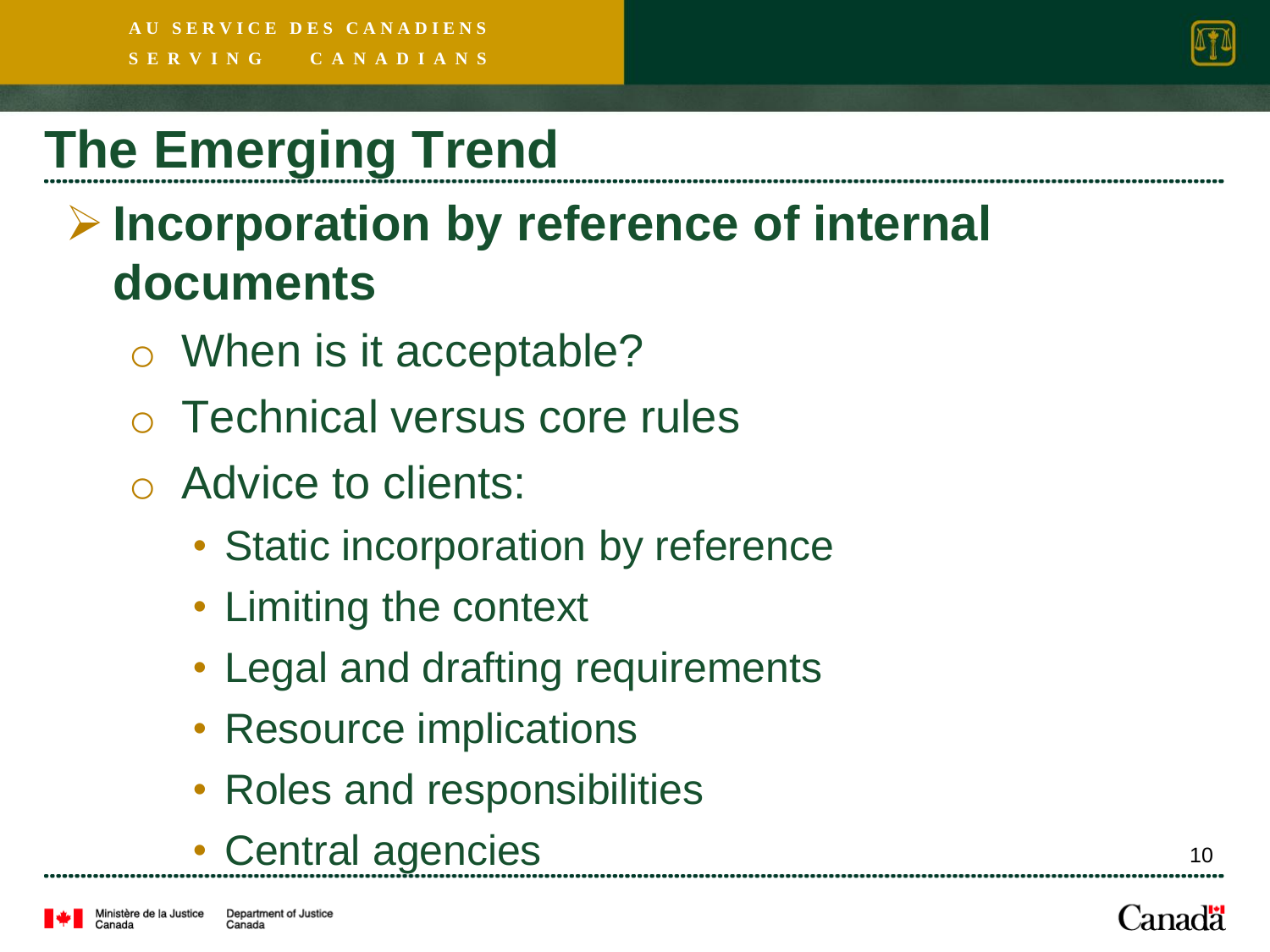

11

Canadä

#### **Incorporation by Reference – The Technique**

From the reader's perspective:

- 1. The Act (general framework)
- 2. The regulation (general framework)
- 3. The International Convention
- 4. The regulation interpretive provisions
- 5. The international standards
- 6. The regulations interpretive provisions
- 7. The internal document technical rules 8. The regulations – core regulatory rules